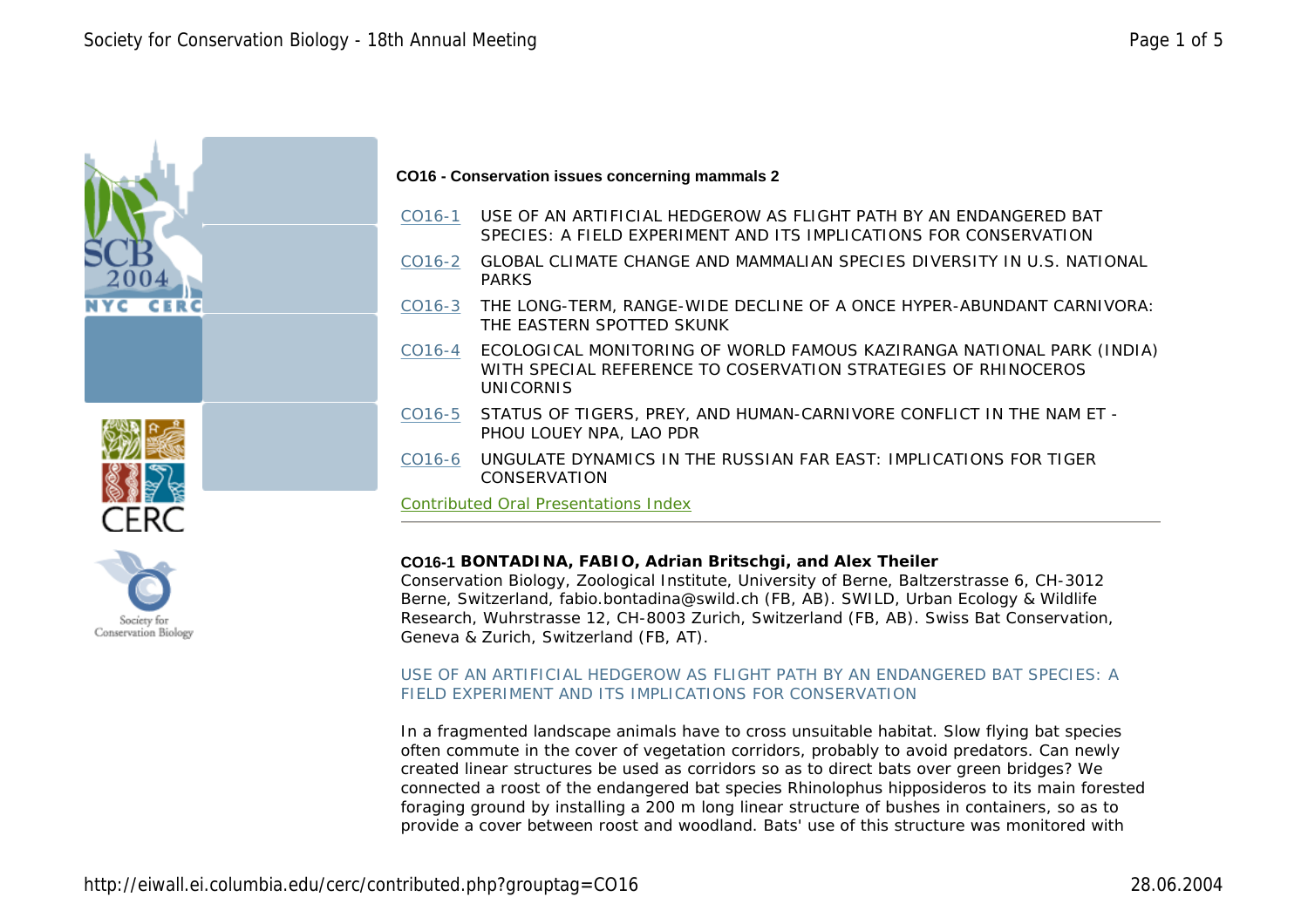ultrasound detectors and IR-video equipment.

Over the six weeks of the experiment a significantly increasing amount of the bat population (n=300 individuals) used the newly offered flight path. However, the maximum proportion of bats following the corridor was 20% (mean  $\pm$  SD = 12  $\pm$  2%). Bats flying towards the new hedgerow emerged earlier and returned later to the roost than those bats using another flight path. By enabling the bats to extend feeding activity at dusk and dawn the «artificial hedge» may exert a positive effect on bat energetic balance and, ultimately, fitness, especially since insect prey abundance peaks at that time of the day. Newly created corridors may thus be readily used by bats and function as «time and energy optimizers».

Conservation issues concerning mammals 2 index Contributed Oral Presentations Index

## **CO16-2 BURNS, CATHERINE E., Oswald J. Schmitz, and Kevin M. Johnston**

Yale University, Department of Ecology and Evolutionary Biology (CEB), and School of Forestry and Environmental Studies (OJS, KMJ); 370 Prospect Street, New Haven, CT 06511 USA. (catherine.burns@yale.edu)

#### GLOBAL CLIMATE CHANGE AND MAMMALIAN SPECIES DIVERSITY IN U.S. NATIONAL PARKS

National Parks and bioreserves are key conservation tools used to protect species and their habitats within the confines of fixed political boundaries. This may be their 'Achilles Heel' as conservation tools in the face of emerging global-scale environmental problems such as climate change. Global climate change, brought about by rising levels of greenhouse gases, threatens to alter the geographic distribution of many habitats and their component species. With these changes comes great uncertainty about the future ability of parks and protected areas to meet their conservation mandates. We report here on an analysis aimed at assessing the extent of mammalian species turnover that may be experienced in eight selected US National Parks if climate change causes mammal species within the continental USA to relocate to new geographic locations. Due to species losses of up to 20% and drastic influxes of new species, National Parks are not likely to meet their mandate of protecting current biodiversity within park boundaries. This approach represents a conservative prognosis. As species assemblages change, new interactions between species may lead to less predictable, indirect effects of climate change, increasing the toll beyond that found in this study.

Conservation issues concerning mammals 2 index Contributed Oral Presentations Index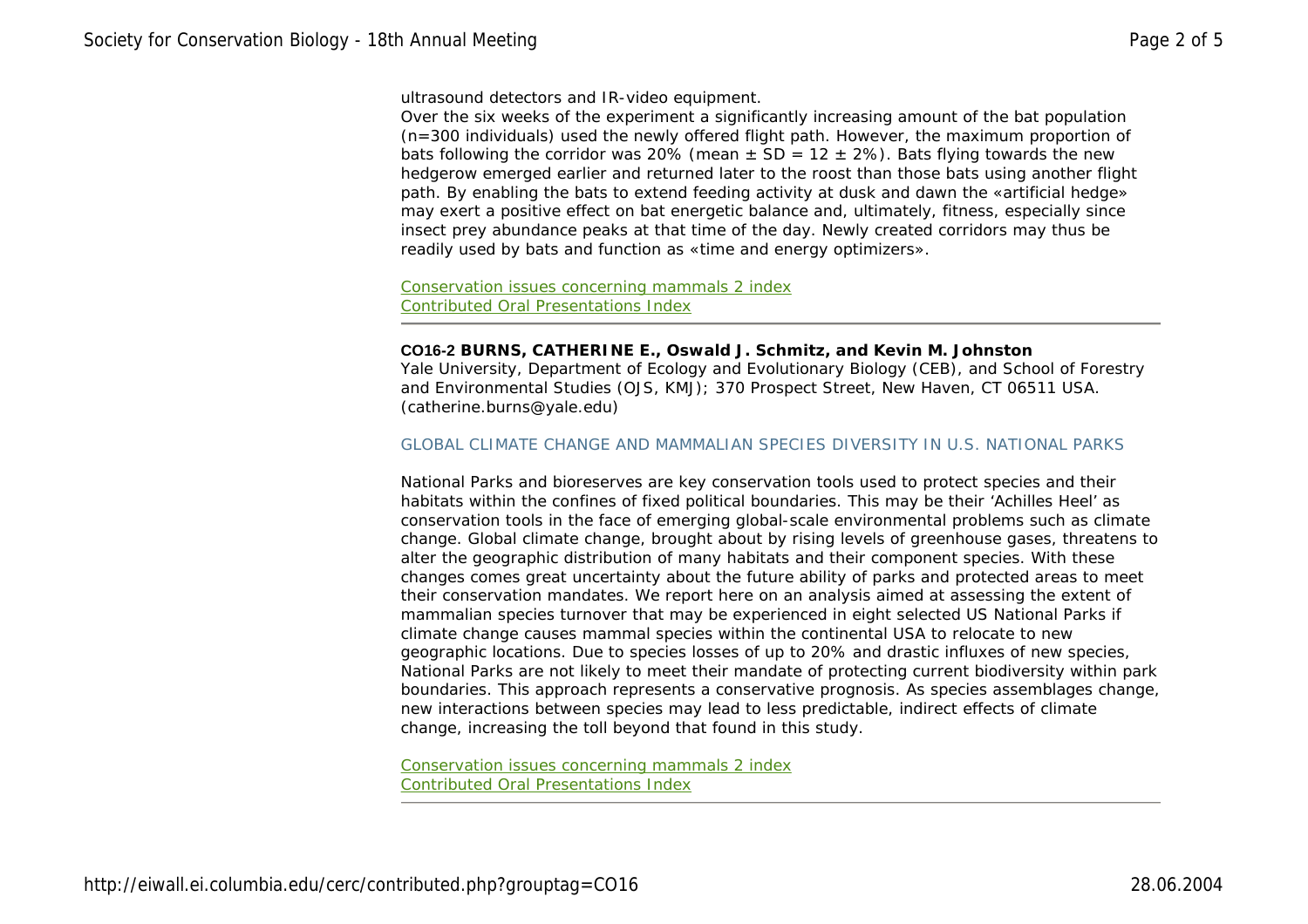### **CO16-3 GOMPPER, MATTHEW E. and H. Mundy Hackett**

Dept. of Fisheries and Wildlife Sciences, University of Missouri, Columbia, MO., 65203, U.S.A. (gompperm@missouri.edu).

### THE LONG-TERM, RANGE-WIDE DECLINE OF A ONCE HYPER-ABUNDANT CARNIVORA: THE EASTERN SPOTTED SKUNK

The eastern spotted skunk (*Spilogale putorius* ) was once an economically important furbearer in the United States, with consistent range-wide harvests of 100-200,000 animals/yr. In the 1940s, however, populations seemingly crashed, and the species is currently considered endangered, threatened, or of concern across much of its range. We examined long-term harvest records from 12 states to better understand the 20th century history of the species, to discern whether the perceived decline was biologically real or an artifact of altered harvest pressures, and to identify the timing of the decline. Harvest records reveal unequivocally that the species was common in the Great Plains in the first third of the century. Beginning in about 1940, harvests in these states began to dramatically crash, although declines commenced at different times in each state. By the early 1950s total harvests were <10% of pre-crash numbers. Thereafter, rates of decline slowed, but nonetheless continued, such that by the 1980's harvests were <1% of those during pre-decline years. Analyses show that these declines are real and not an artifact of harvest effort. Although causes of these declines remain unclear, these analyses suggest a need for immediate attention to address the long-term persistence of this species.

Conservation issues concerning mammals 2 index Contributed Oral Presentations Index

#### **CO16-4 HAZARIKA, ARUP KUMAR, A. Dutta, and P. Sarkar**

Post Graduate Department of Zoology, Cotton College, Guwahati-781001, Assam (India); Tel : 91-361-2603923 ®/ 91-361-2516312 (O); e-mail : (hazarikacotton@sify.com ) Department of Zoology, Gauhati University, Guwahati-781014, Assam (India) Department of Zoology, Gauhati University, Guwahati-781014, Assam (India)

## ECOLOGICAL MONITORING OF WORLD FAMOUS KAZIRANGA NATIONAL PARK (INDIA) WITH SPECIAL REFERENCE TO COSERVATION STRATEGIES OF RHINOCEROS UNICORNIS

Kazirnaga National Park of Assam (India), is identified as one of the World Heritage sites because of its largest population of One horned Rhinoceros and several other endangered mammals. The question is whether or not these resources can be sustained in the future. Specially, the One horned Rhinoceros, which is killed for its horn, has become an endangered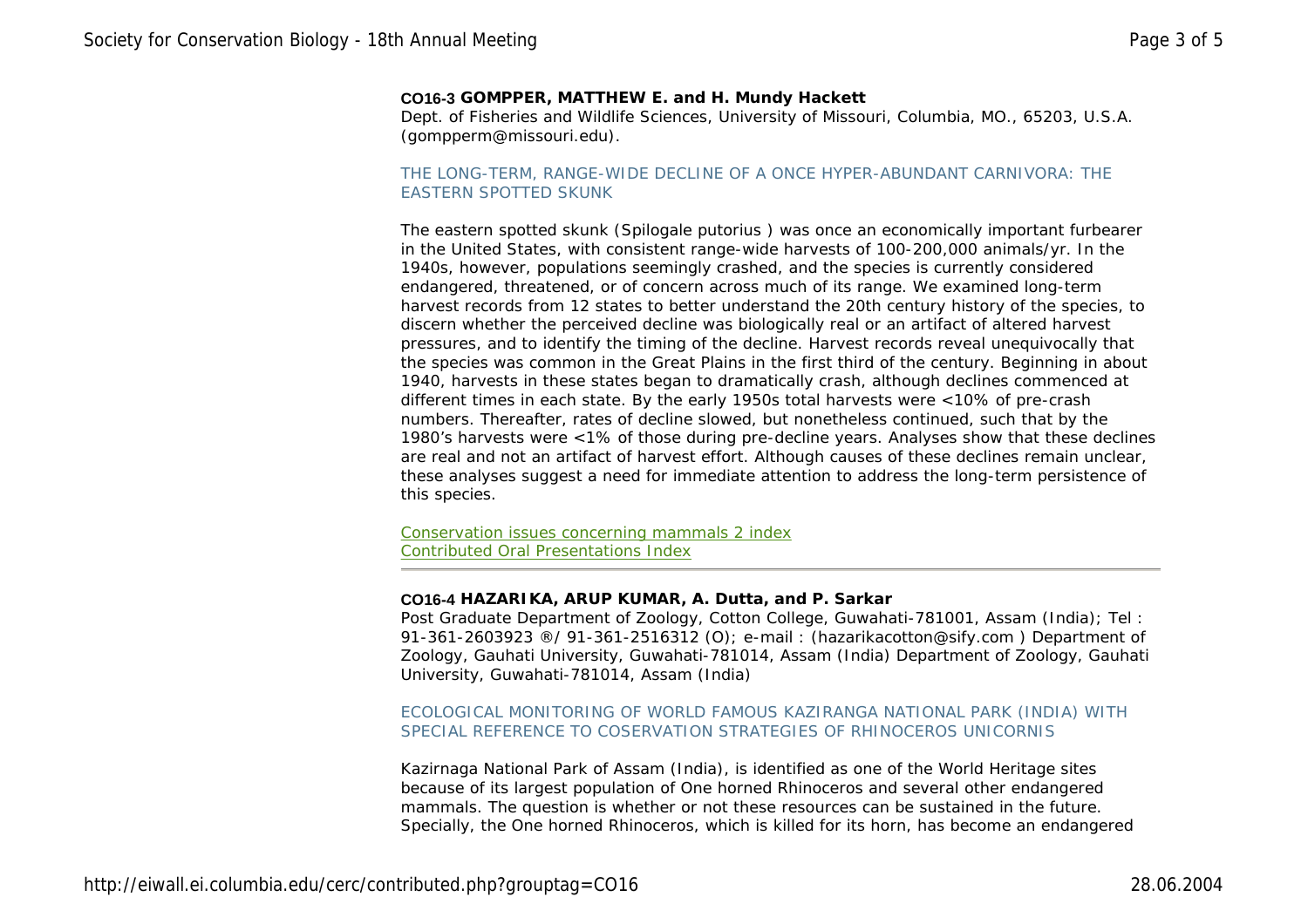species. A study was conducted to find out the habitat utilization pattern of Rhinoceros. A vehicle drive was followed to measure the number of sighting and the habitat utilization pattern covering four seasons. Study has reveled that rhino was found more frequently in waterlogged grassland habitat for feeding and wallowing activities. However, those wetlands, which are densely covered with water hyacinth and lantana, have got less frequency of rhinoceros. Besides, it has been found that large areas of the park are infested with Mimosa, which further eliminating the grassland habitat the prime source of food for Rhinoceros. An immediate clearance of water hyacinth, lantana and Mimosa should be done for conservation of the rhino habitat. Uprooting of tree sapling is required to maintain grassland ecosystem. Broad-based conservation education programs, designed to diffuse conservation information to the public, must become an important priority.

Conservation issues concerning mammals 2 index Contributed Oral Presentations Index

**CO16-5 JOHNSON, ARLYNE, Chanthavy Vongkhamheng, and Michael Hedemark**  Wildlife Conservation Society, Box 6712, Vientiane, Lao PDR; (ajohnson@wcs.org)

# STATUS OF TIGERS, PREY, AND HUMAN-CARNIVORE CONFLICT IN THE NAM ET - PHOU LOUEY NPA, LAO PDR

Unique to Indochina, Laos contains extensive habitat for tiger and their prey, although the abundance or distribution of these populations remains unknown and killing of tigers in response to human-carnivore conflict is largely unmanaged. To design management strategies to alleviate this problem, we examined abundance and distribution of tiger and prey species in the 4200 km2 Nam Et -Phou Louey National Protected Area (NPA) on the Laos-Vietnam border, which reports a relatively high incidence of large carnivore attacks on livestock. We did intensive random camera-trap sampling of large carnivores and prey and collected baseline data on incidents of large carnivore depredation of livestock in NPA villages. Tigers as well as several other large carnivores were recorded in all sampling blocks. Large ungulates were found in relatively low numbers compared to smaller prey that was distributed more widely. An average of two large livestock were lost per village per year with most kills occurring when livestock were fenced away from the village to protect crops. Results contribute to management recommendations to address lack of prey and animal husbandry practices that likely underpin problems of human-carnivore conflict.

Conservation issues concerning mammals 2 index